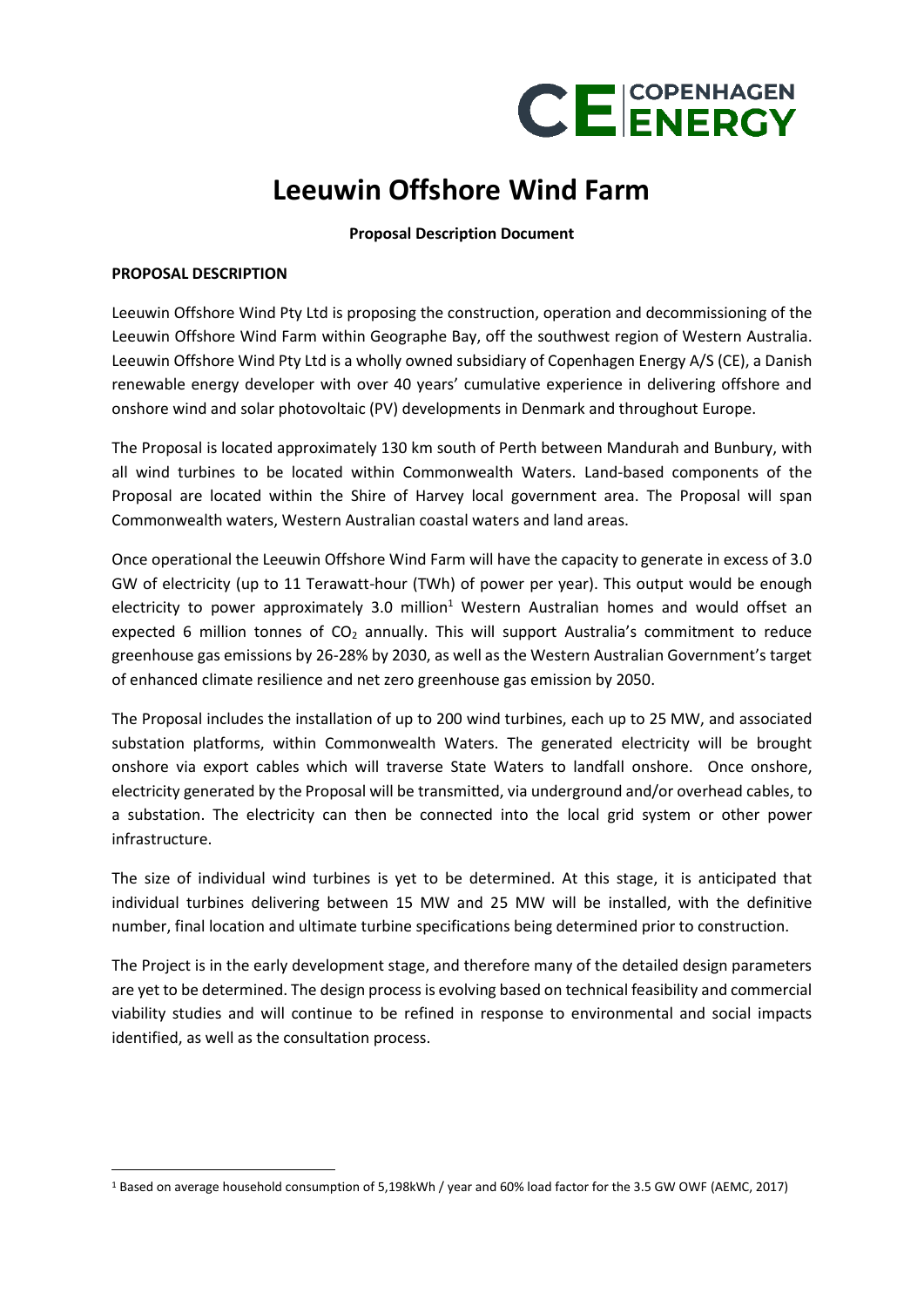

## **PROPOSAL KEY CHARACTERISTICS**

| <b>Summary of Proposal</b>                                                                           |                                                                      |                                                                     |  |  |
|------------------------------------------------------------------------------------------------------|----------------------------------------------------------------------|---------------------------------------------------------------------|--|--|
| Proposal Title                                                                                       | Leeuwin Offshore Wind Farm                                           |                                                                     |  |  |
| Proponent Name                                                                                       | Leeuwin Offshore Wind Pty Ltd                                        |                                                                     |  |  |
| <b>Short Description</b>                                                                             | The Proposal is for the construction and operation of a wind farm in |                                                                     |  |  |
|                                                                                                      | Commonwealth Waters, within Geographe Bay, approximately             |                                                                     |  |  |
|                                                                                                      | 15 km to 70 km from the coast off the southwest region of Western    |                                                                     |  |  |
|                                                                                                      | Australia.                                                           |                                                                     |  |  |
|                                                                                                      | The Proposal comprises the installation of up to 200 turbines, each  |                                                                     |  |  |
|                                                                                                      | up to 25 MW, associated substation platforms and export cable        |                                                                     |  |  |
|                                                                                                      | (within export cable corridors) for the transmission of electricity  |                                                                     |  |  |
|                                                                                                      | onshore to feed into the local grid or other power infrastructure.   |                                                                     |  |  |
|                                                                                                      |                                                                      | Once operational the proposed action will have the capacity to      |  |  |
|                                                                                                      |                                                                      | generate in excess of 3.0 GW of electricity (up to 11 Terawatt-hour |  |  |
|                                                                                                      | (TWh) of power per year.                                             |                                                                     |  |  |
| <b>Physical Elements</b>                                                                             |                                                                      |                                                                     |  |  |
| <b>Element</b>                                                                                       | <b>Location</b>                                                      | <b>Proposed Extent</b>                                              |  |  |
| Offshore wind farm elements:                                                                         | <b>Commonwealth Waters</b>                                           | Footprint = $1899.6$ ha                                             |  |  |
| Up to 200 turbines.<br>$\bullet$                                                                     |                                                                      | Development Envelope = 423,339 ha                                   |  |  |
| • Up to 6 Offshore Substation                                                                        |                                                                      |                                                                     |  |  |
| Platforms.                                                                                           |                                                                      |                                                                     |  |  |
| Substructures and associated                                                                         |                                                                      |                                                                     |  |  |
| seabed foundations for turbines                                                                      |                                                                      |                                                                     |  |  |
| and platforms.                                                                                       |                                                                      |                                                                     |  |  |
| Inter-array cables linking<br>individual turbines and platforms.                                     |                                                                      |                                                                     |  |  |
| • Offshore Export Cable.                                                                             |                                                                      |                                                                     |  |  |
| Offshore wind farm elements:                                                                         | <b>State Waters</b>                                                  | Footprint = $170.4$ ha                                              |  |  |
| • Offshore export cable.                                                                             |                                                                      | Development Envelope = 5,041 ha                                     |  |  |
|                                                                                                      |                                                                      |                                                                     |  |  |
| Onshore infrastructure including:                                                                    | <b>State Lands</b>                                                   | Footprint = 20.9 ha                                                 |  |  |
| Landfall site<br>$\bullet$                                                                           |                                                                      | Development Envelope = 6,041 ha                                     |  |  |
| Transmission joint bay<br>٠                                                                          |                                                                      |                                                                     |  |  |
| Onshore export cables.                                                                               |                                                                      |                                                                     |  |  |
| Onshore substation(s).                                                                               |                                                                      |                                                                     |  |  |
| Connection into grid or other                                                                        |                                                                      |                                                                     |  |  |
| power infrastructure.                                                                                |                                                                      |                                                                     |  |  |
| <b>Construction Elements</b>                                                                         |                                                                      |                                                                     |  |  |
| Various construction phases may be required and a typical programme for installation of the Proposal |                                                                      |                                                                     |  |  |
| would involve the key stages below, with overlaps where possible                                     |                                                                      |                                                                     |  |  |
| <b>Offshore Infrastructure</b>                                                                       |                                                                      |                                                                     |  |  |
| Installation of navigation aids to support the construction phase.                                   |                                                                      |                                                                     |  |  |
| Marine transportation of components to the installation sites within the windfarm area.              |                                                                      |                                                                     |  |  |
| Seabed preparation work.                                                                             |                                                                      |                                                                     |  |  |
| Installation of foundations (and associated scour protection if required).                           |                                                                      |                                                                     |  |  |
| Substructure installation onto installed foundations.                                                |                                                                      |                                                                     |  |  |
| Installation of substations and inter-array subsea cables.                                           |                                                                      |                                                                     |  |  |
| Installation of export cable(s), with trenching/protection as required.<br>٠                         |                                                                      |                                                                     |  |  |
| Cable connection and commissioning at substations.                                                   |                                                                      |                                                                     |  |  |
| Erection of turbines.                                                                                |                                                                      |                                                                     |  |  |
| Testing and commissioning.                                                                           |                                                                      |                                                                     |  |  |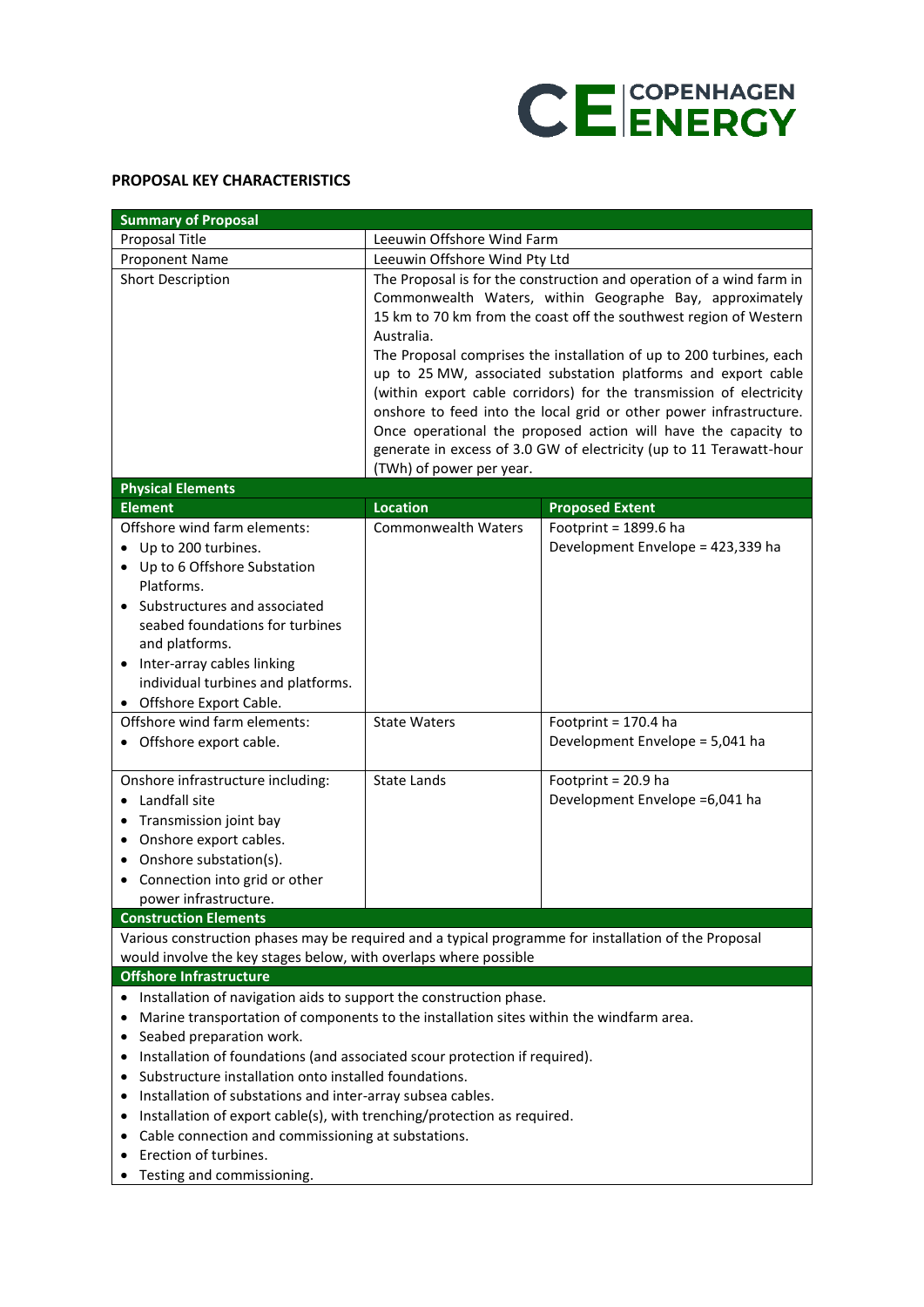# **CEENERGY**

### **Coastal and Onshore Infrastructure**

- Preparation work, including clearing and topsoil storage, for onshore construction sites and access routes.
- Establishment of temporary onshore construction sites.
- Transportation of manufactured components (foundations, towers, nacelles, blades, gearbox, generators etc).
- Onshore assemblage of key turbine tower components, then transport offshore with the nacelle and blades for final assembly.
- Excavation or tunnelling at the landfall site.

### **Rehabilitation**

At the completion of each construction phase, any temporary construction/laydown areas will be rehabilitated.

| <b>Operational and Maintenance Elements</b>    |                        |  |  |
|------------------------------------------------|------------------------|--|--|
| <b>Offshore Wind Farm</b>                      | <b>Proposed Extent</b> |  |  |
| <b>Electricity Generation and Transmission</b> | Up to 11 TWh per annum |  |  |

Once commissioned, the Proposal is intended to operate 24 hours a day, 365 days a year. The windfarm will operate automatically with each turbine operating independently of the others. The operation and control of the windfarm will be assessed by a Supervisory Control and Data Acquisition (SCADA) system, installed at each turbine and at the onshore control base. The SCADA system will enable the remote control of individual turbines or the windfarm in general, as well as information transfer, storage and the shutdown of any wind turbine in emergency circumstances.

The windfarm will be serviced and maintained throughout its life from a local operation and maintenance base, and an ongoing programme of operation and maintenance activities would be developed and rolled out to support the efficient operation of the windfarm.

### **Decommissioning Elements**

### **Offshore Wind Farm**

Requirements for decommissioning will be established through the planning and assessment phases of the Proposal. A detailed decommissioning plan will be prepared prior to the decommissioning process, in consultation with stakeholders and the relevant authorities, to ensure all approval requirements, environmental impacts, and mitigation measures are fully understood and reported.

At this stage, it is anticipated that at the end of the operational life of the Proposal, offshore structures above the seabed would be removed. Offshore cabling would likely be left *in situ* to avoid impacts to the environment. Onshore underground cables would potentially be left in the ground with the cable ends cut, sealed and securely buried as a precautionary measure. Above ground transmission infrastructure would likely be dismantled. Port and harbour facilities are likely to be repurposed for other offshore activities.

| Other elements which affect extent of effects on the environment |                       |                                        |  |
|------------------------------------------------------------------|-----------------------|----------------------------------------|--|
| Proposal time                                                    | Maximum project life  | Up to 50 years                         |  |
|                                                                  |                       | (with repowering)                      |  |
|                                                                  | Construction phase    | The proposed action will likely be     |  |
|                                                                  |                       | developed in phases. It is currently   |  |
|                                                                  |                       | planned that construction would span a |  |
|                                                                  |                       | nominal 36-month period,               |  |
|                                                                  |                       | commencing in 2026 and ending in       |  |
|                                                                  |                       | 2028, subject to the completion of the |  |
|                                                                  |                       | required permitting                    |  |
|                                                                  |                       | processes.                             |  |
|                                                                  | Operation phase       | Up to 50 years                         |  |
|                                                                  |                       | (with repowering)                      |  |
|                                                                  | Decommissioning phase | Included in maximum project life       |  |